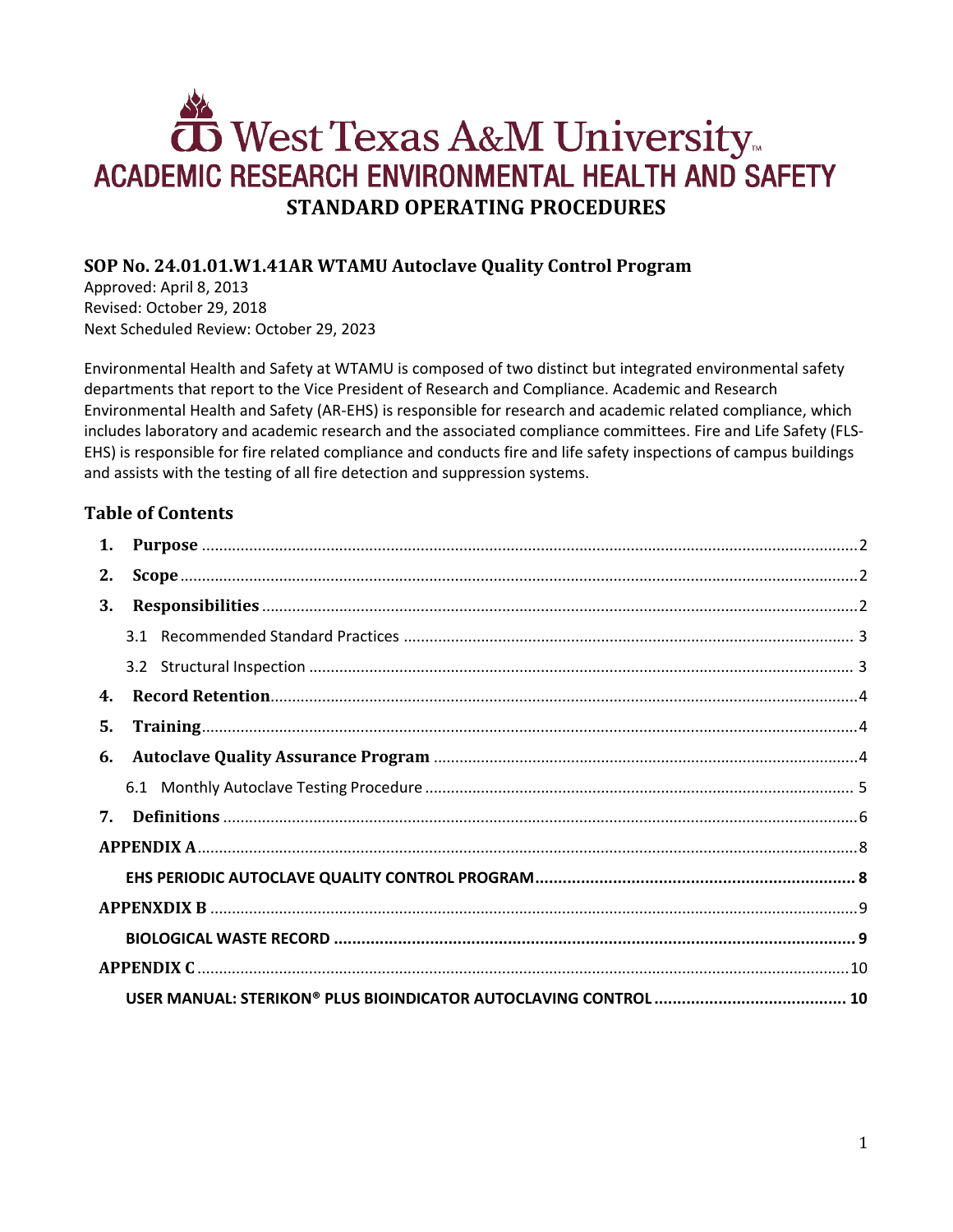## <span id="page-1-0"></span>**1. Purpose**

Materials from microbiology, biomedical, and all laboratories handling materials that may be considered biohazardous, including contaminated equipment and labware must be rendered non-infectious prior to washing, storage or disposal, even if they are not classified as biohazardous or medical wastes. An autoclave that uses saturated steam under pressure has over the years become the generally accepted method for inactivation of all microbes.

Operational standards require that the autoclave reach a temperature of not less than 121°C (250°F) for 30 minutes at 15 pounds per square inch pressure; or in accordance with manufacturer's directions. A variety of factors can affect the efficiency of an autoclave; therefore, when treating biohazardous wastes, it is recommended that 115°C (239°F) be reached and maintained for a minimum of 20 minutes within the waste itself. Biohazard waste that has been autoclaved within these standards is considered to be no longer biohazardous and is considered solid waste for disposal purposes.

## <span id="page-1-1"></span>**2. Scope**

To ensure health and safety, all biohazardous materials and items potentially contaminated with infectious agents must be decontaminated prior to disposal. In addition, items that could be mistaken for medical or biohazardous (infectious) waste, such as agar plates used to grow non-pathogenic microbes, or items that have come in contact with biological materials should be autoclaved prior to disposal.

## <span id="page-1-2"></span>**3. Responsibilities**

It is the responsibility of the principal investigator for each lab that uses an autoclave to develop lab specific procedures for each autoclave/steam sterilizer for which they are responsible. The procedure must address each of the following:

- $\triangleright$  Time;
- $\triangleright$  Temperature;
- $\triangleright$  Pressure;
- $\triangleright$  Type of waste;
- $\triangleright$  Type of container(s);
- $\triangleright$  Closure on container(s);
- $\triangleright$  Pattern of loading;
- $\triangleright$  Water content; and
- $\triangleright$  Maximum load quantity

This standard operating procedure (SOP) outlines the elements that should be considered and included as appropriate in lab specific autoclave procedures. This lab procedure should also include a means to ensure training, recordkeeping, and testing that is conducted for each autoclave used by lab personnel. All personnel using autoclaves must be adequately trained by their PI or lab manager. **Never allow untrained personnel to operate an autoclave.** Each individual working with biohazardous materials is responsible for its proper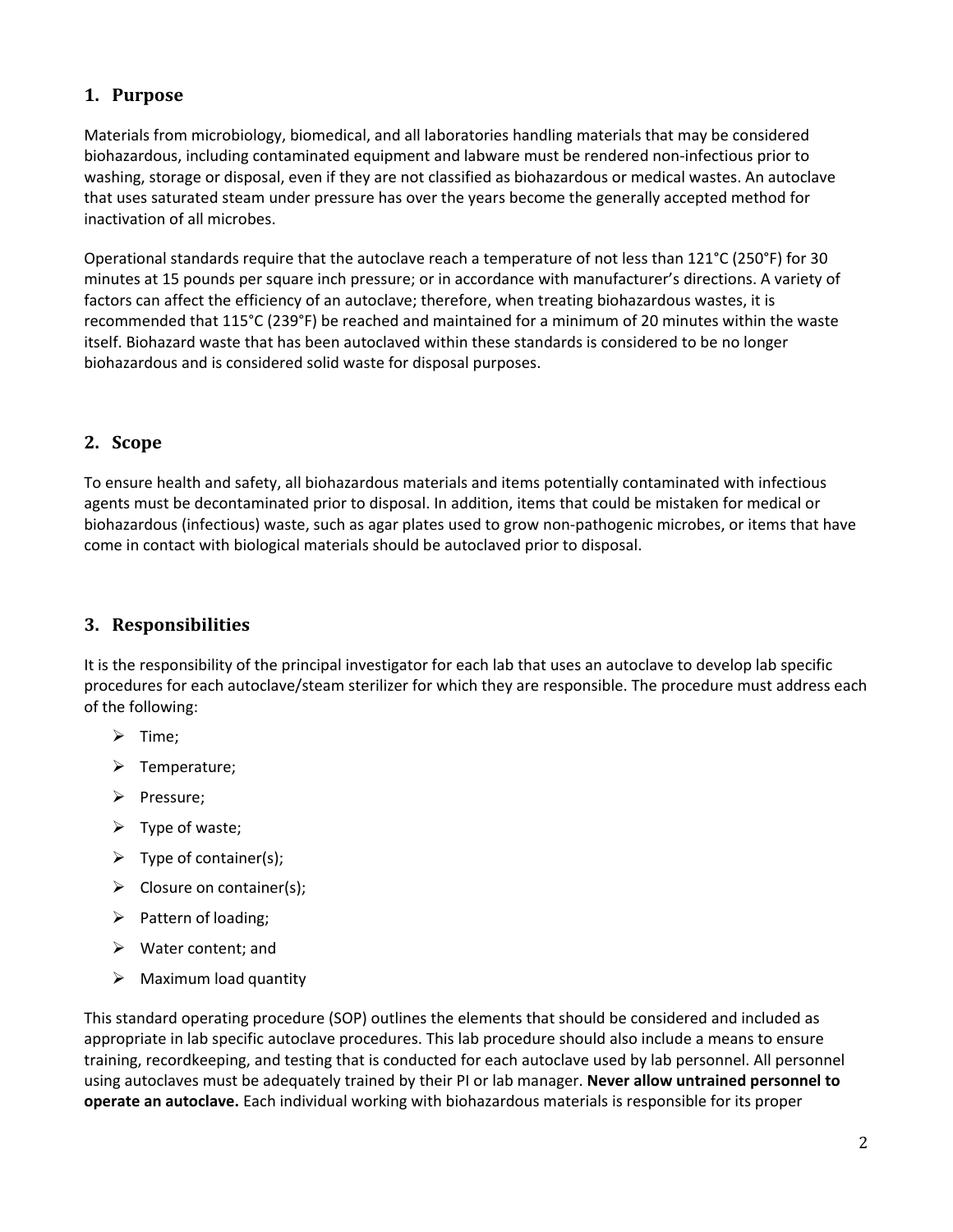<span id="page-2-0"></span>disposition.

#### 3.1 Recommended Standard Practices

Review the operator's manual for instructions prior to operating the unit. Different makes and models have unique characteristics. Never exceed the maximum operating temperature and pressure of the autoclave.

Wear the appropriate personal protective equipment (PPE). Such as safety glasses, lab coat, and heatresistant gloves, when loading and unloading the autoclave. Be especially careful not to stand too close when opening an autoclave. Often a pulse of hot steam escapes when the hatch is opened.

Place autoclavable bags containing waste in a secondary containment vessel to retain any leakage that might occur, never place autoclave bags directly on the autoclave chamber floor. The secondary containment vessel must be constructed of material that will not melt or distort during the autoclave process. **NOTE:** *Polypropylene is a plastic capable of withstanding autoclaving but is resistant to heat transfer. Materials contained in a polypropylene pan will take longer to autoclave than the same material in a stainless steel pan.*

Use heat-sensitive tape or other device to visually check that optimal temperatures have been achieved on each container that is processed. If biohazardous or medical waste is being processed; the biological indicator Geobacillus stearothermophilus (e.g. Sterikon® plus Bioindicator) should be placed at the center of a load processed under standard operating conditions, at least monthly, to confirm the attainment of adequate sterilization conditions.

Position autoclave bags with the neck of the bag taped loosely and leave space between items in the autoclave bag to allow steam penetration. Never place sealed bags or containers in the autoclave. Polypropylene bags are impermeable to steam and should not be twisted and taped shut.

Select the appropriate cycle:

- $\triangleright$  Liquid cycle (slow exhaust) for fluids to prevent boiling over;
- $\triangleright$  Dry cycle (fast exhaust) for glassware; or
- $\triangleright$  Fast and dry cycle for wrapped items.

After the cycle is complete, allow liquid materials inside the autoclave to cool down for 15-20 minutes prior to their removal to prevent boiling over. Ensure that the pressure of the autoclave chamber is at zero before opening the door. Stand behind the autoclave door and slowly open it to allow the steam to gradually escape from the autoclave chamber after cycle completion.

#### **Autoclaving items containing solvents, volatile, or corrosive chemicals are prohibited.**

Never leave an autoclave in operation unattended (do not start a cycle prior to leaving for the evening). If operational problems occur they should be reported to the lab PI so requests for repairs can be initiated. Obtaining warranties and preventative maintenance plans are strongly recommended.

### <span id="page-2-1"></span>3.2 Structural Inspection

Autoclaves are pressure vessels. They must be regularly maintained and repaired by qualified technicians per the manufacturer's recommended schedules. Autoclaves should be inspected regularly for damage, rust,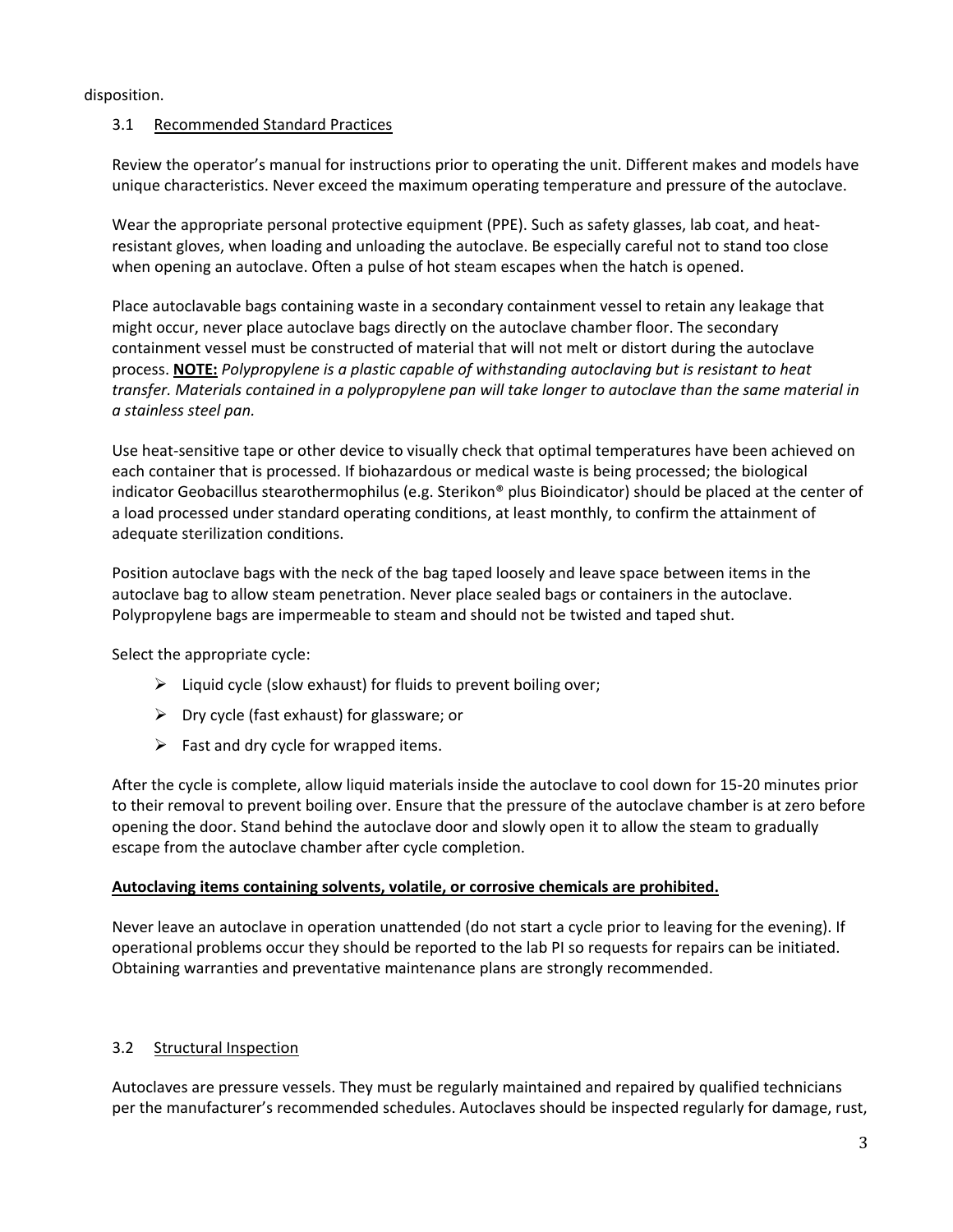closure damage, element integrity, etc. For questions or assistance call EHS at 651-2270.

## <span id="page-3-0"></span>**4. Record Retention**

Recordkeeping is best maintained by the individual users of the autoclave. Designate a "contact" who must:

- $\triangleright$  Test and assure proper operation of the unit;
- $\triangleright$  Notify EHS when an autoclave is removed or installed; and
- $\triangleright$  Notify users when an autoclave is not functioning properly. Report the contact's name to EHS and post it near the autoclave unit.

A user log should be attached to, or near, the autoclave and must be completed by operators for each sterilizing cycle. Date, time, temperature, pressure, contact time, and the operator must be recorded. This log must be kept for a period of not less than one (1) year. Whenever necessary, operators must maintain records and procedures specified for temperature monitoring, chemical integrator monitoring, and biological indicator monitoring. These records are also kept for a period of not less than one (1) year. Many autoclaves are equipped with a recording device that automatically records this information. In this case, the tape strip should be initialed by the operator. This record must also be kept for at least one (1) year.

No official state records may be destroyed without permission from the Texas State Library as outlined in [Texas](http://www.statutes.legis.state.tx.us/?link=GV)  [Government Code, Section 441.187](http://www.statutes.legis.state.tx.us/?link=GV) an[d 13 Texas Administrative Code, Title 13, Part 1, Chapter 6,](http://txrules.elaws.us/rule/title13_chapter6_sec.6.7) Subchapter A, [Rule 6.7.](http://txrules.elaws.us/rule/title13_chapter6_sec.6.7) The Texas State Library certifies Agency retention schedules as a means of granting permission to destroy official state records.

West Texas A&M University Records Retention Schedule is certified by the Texas State Library and Archives Commission. West [Texas A&M](https://www.wtamu.edu/webres/File/Risk%20Management/System-Records-Retention-Schedule.pdf) University Environmental Health and Safety will follow Texas A&M University [Records Retention Schedule](https://www.wtamu.edu/webres/File/Risk%20Management/System-Records-Retention-Schedule.pdf) as stated in the Standard Operating Procedure [61.99.01.W0.01 Records](http://www.wtamu.edu/webres/File/Risk%20Management/61.99.01.W0.01_PROCEDURE_Records%20Management_FINAL%20SIGNED.pdf)  [Management.](http://www.wtamu.edu/webres/File/Risk%20Management/61.99.01.W0.01_PROCEDURE_Records%20Management_FINAL%20SIGNED.pdf) All official state records (paper, microform, electronic, or any other media) must be retained for the minimum period designated.

## <span id="page-3-1"></span>**5. Training**

All users must be trained before operating an autoclave and written operating procedures must be readily accessible. West Texas A&M University Environmental Health and Safety will follow the Texas A&M University System Policy [33.05.02 Required Employee Training.](http://policies.tamus.edu/33-05-02.pdf) Staff and faculty whose required training is delinquent more than 90 days will have their internet access terminated until alltrainings are completed. Only Blackboard and Single Sign-on will be accessible. Internet access will be restored once training has been completed. Student workers whose required training is delinquent more than 90 days will need to be terminated by their manager through Student Employment.

## <span id="page-3-2"></span>**6. Autoclave Quality Assurance Program**

An autoclave quality assurance program is required by The Texas Commission on Environmental Quality (TCEQ) for treating biohazardous waste and strongly encouraged. To ensure that biohazardous waste is properly decontaminated during autoclaving, the following procedures must be followed.

 $\triangleright$  Infectious waste must be treated in an autoclave for a minimum of 30 minutes at 121°C (250°F); however, the total processing time required to decontaminate infectious waste depends on the specific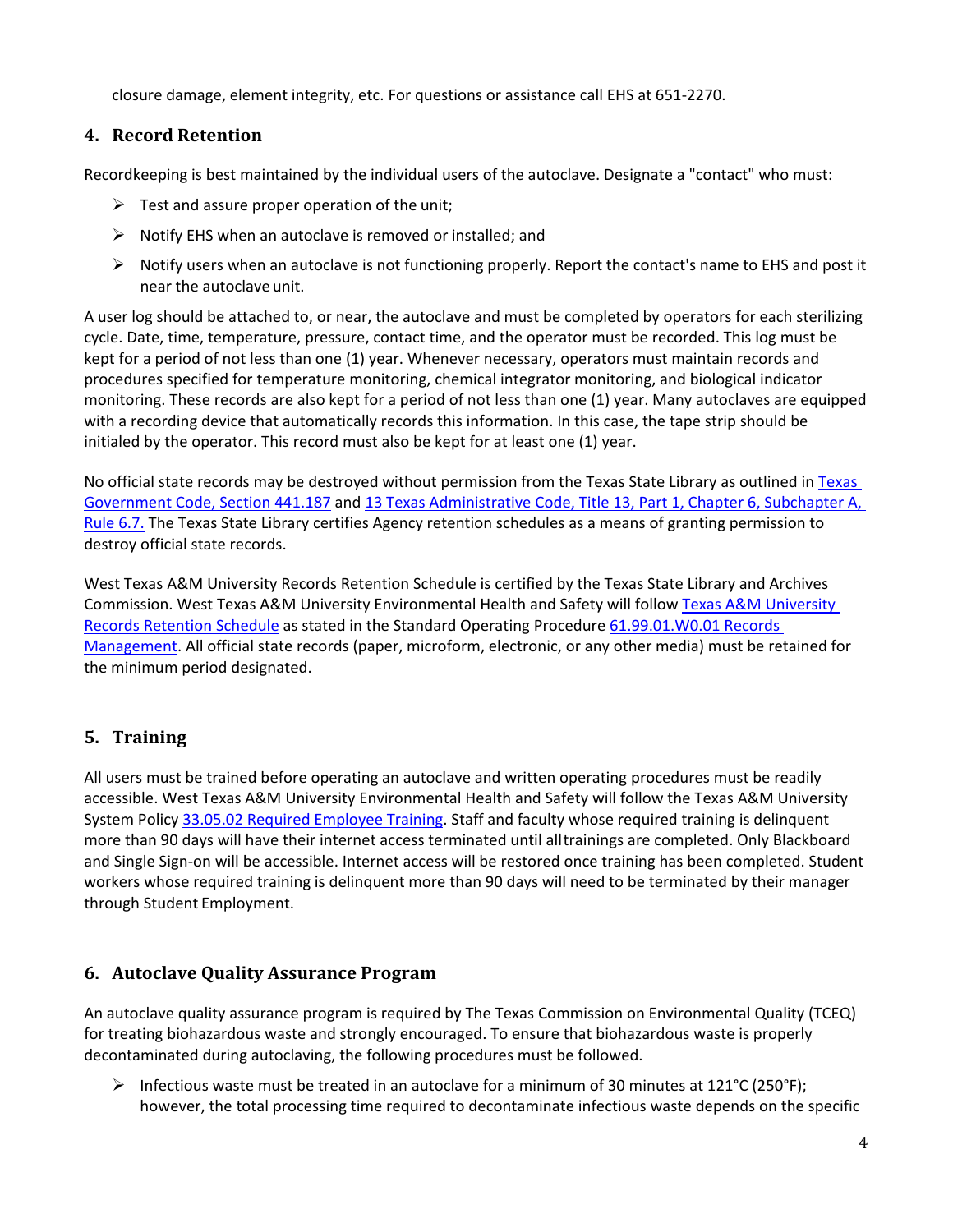loading factors, such as container type, water content, quantity, etc. A total processing time of 60 minutes is recommended for gravity displacement autoclaves and 10 minutes forvacuum-type autoclaves (132°C; 270°F).

 $\triangleright$  Sterilization by autoclaving is accomplished through exposure and penetration of the contaminated material by superheated steam for an adequate amount of time. Since steam will not penetrate a sealed plastic autoclave bag, bags containing dry loads must not be tightly sealed (rubber band closures will allow bags to "breathe") or adequate amounts of water must beadded to the load. Consult the manufacturer's instructions for sterilizing materials insideplastic autoclave bags. Liquid waste and fresh animal carcass waste may be autoclaved inside a tightly sealed bag.

## **NOTE:** *All autoclaved waste must include a steam sterilization indicator (the use of biohazard bags with a "builtin" indicator is recommended) or pressure tape.*

The operating temperature of the autoclave must be verified for each run by maintaining a record of the temperature either as a chart, paper tape recording, or a manual recording in a logbook.

Confirm on a monthly basis (see below) that adequate sterilization conditions are being met through the use of ampoules containing heat resistant spores (Bacillus stearothermophilus) placed in the center of an autoclave load. In conjunction with the B. stearothermophilus testing, measure and record the maximum temperature achieved during the autoclave cycle through the use of a maximum registering (or "holding") thermometer on an Autoclave QC Log. Maintain records of B. stearothermophilus testing and maximum autoclave temperature recordings for a minimum of one (1) year, TCEQ recommends three (3) years.

## <span id="page-4-0"></span>6.1 Monthly Autoclave Testing Procedure

EHS will conduct monthly certifications on designated autoclaves used in both teaching a research labs at WTAMU:

- 1. Place ampoule of B. stearothermophilus spores and holding thermometer in the center of an autoclave load
- 2. Process the load under normal operating procedures
- 3. The highest temperature indicated on the holding thermometer is entered on the Autoclave QC Log. If this temperature is less than 121°C, the autoclave is not to be used to treatinfectious waste
- 4. Validate Temperature and Pressure gauge readings using PicoVACQ PT and adjust sterilization times or gauges appropriately

Autoclaves not meeting required performance regulations will be removed from service pending troubleshooting or repair.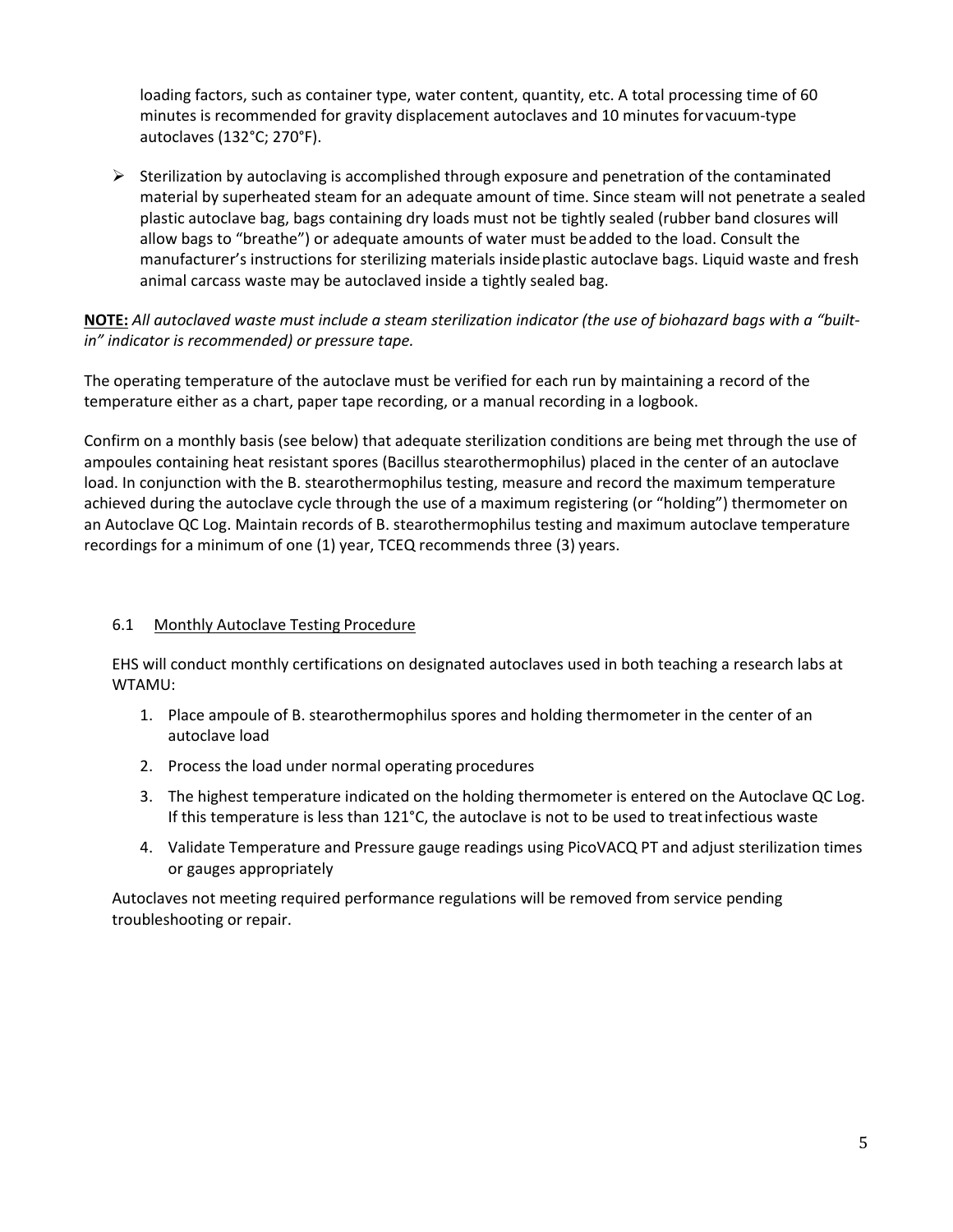## <span id="page-5-0"></span>**7. Definitions**

*Biohazardous Waste*: Waste which, because of its characteristics may cause, or significantly contribute to an increase in mortality or an increase in serious irreversible or incapacitating reversible illness; pose a substantial hazard to human health and to the environment when improperly treated, stored, transported, disposed of, or otherwise managed. Pathological, chemotherapy, pharmaceutical wastes and dead or diseased animals subjected to regulations by The Animal and Plant Health Inspection Service is an agency of the United States Department of Agriculture. Biohazardous waste includes each solid waste or waste steam in the following list:

- $\triangleright$  Human Blood and Human Body Fluids or items that contain or are caked with dried blood
- $\triangleright$  Cultures and Stocks of Microorganisms and Biologicals likely to contain pathogenic organisms
- $\triangleright$  Tissues and Other Anatomical Waste from humans
- $\triangleright$  Contaminated Animal Carcasses, Body Parts, Bedding and Related Waste from animals infected with organisms likely to be pathogenic to humans
- $\triangleright$  All Sharps
- $\triangleright$  Trauma Scene Waste
- $\triangleright$  Isolation Waste
- Any residue or contaminated soil, water or other debris resulting from the cleanup of a spillof any biohazardous waste
- $\triangleright$  Any solid waste, excluding hazardous or radioactive waste, contaminated by or mixed with biohazardous waste

*Infectious*: capable of causing infection

*Medical Waste*: A waste that meets the definition of sharps waste and/or biohazardous waste (as identified above) AND is generated or produced as a result of any of the following actions:

- $\triangleright$  Diagnosis, treatment, or immunization of human beings or animals
- $\triangleright$  Research pertaining to the diagnosis, treatment, or immunization of human beings or animals
- $\triangleright$  The production or testing of medicinal preparations made from living organisms and their products, including, but not limited to, serums, vaccines, antigens, and antitoxins

The medical waste is subjected to TCEQ regulations by the Texas Administrative Code. (30 TAC 330.1207, 330.11(f), 330.1219). Biohazardous waste is also regulated by DOT 49 CFR 173.134.

*Sharps*: A sharp is any item having corners, edges, or projections capable of cutting or piercing the skin.

- *Biohazardous Sharps*: any object likely to be contaminated or may become contaminated with a pathogen through handling or during transportation, and is also capable of cutting or penetratingskin or a packaging material. Sharps include, but are not limited to, needles, syringes with needles, scalpels, broken glass, culture slides, culture dishes, broken capillary tubes, broken rigid plastic, Pasteur pipettes, and similar items having a point or sharp edge or that are likely to break during transportation and result in a point or sharp edge.
- *"Clean" Broken Glass*: Use a broken glass box for clean broken glass disposal. Boxes must be heavy cardboard lined with a heavy plastic liner and marked 'Broken Glass". Once full, boxesare taped shut and put into the dumpster.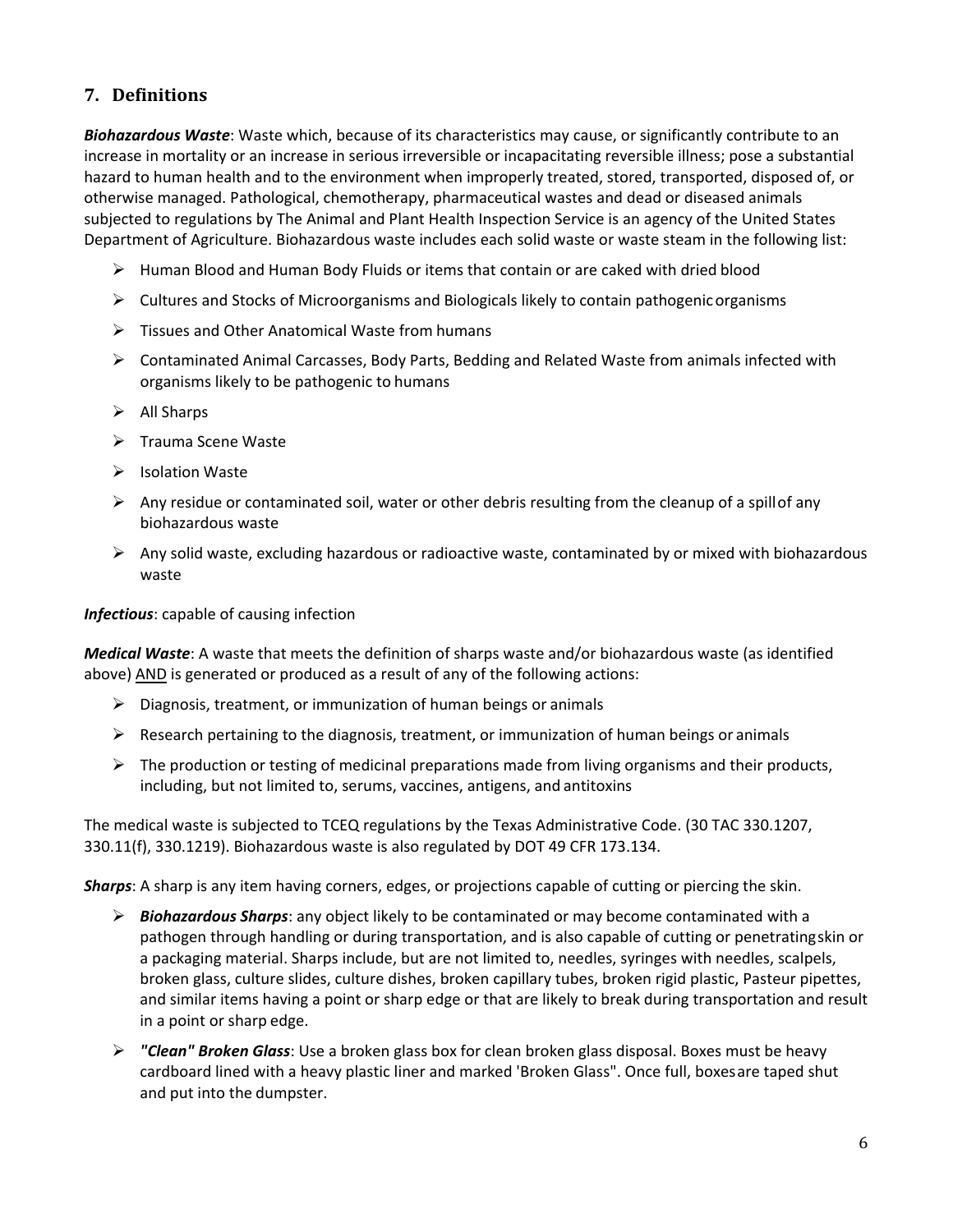- *Chemically Contaminated Sharps*: Sharps grossly contaminated with hazardous chemicals should be contained in a tight sealing, hard sided container and labeled and handled accordingto DRI's hazardous waste requirements.
- *Radiologically Contaminated Sharps*: Contain in a disposable sharps container that is labeled and managed according to UNR's radiological waste requirements.

**Contact Office** WTAMU Environmental Health and Safety (806) 651-2270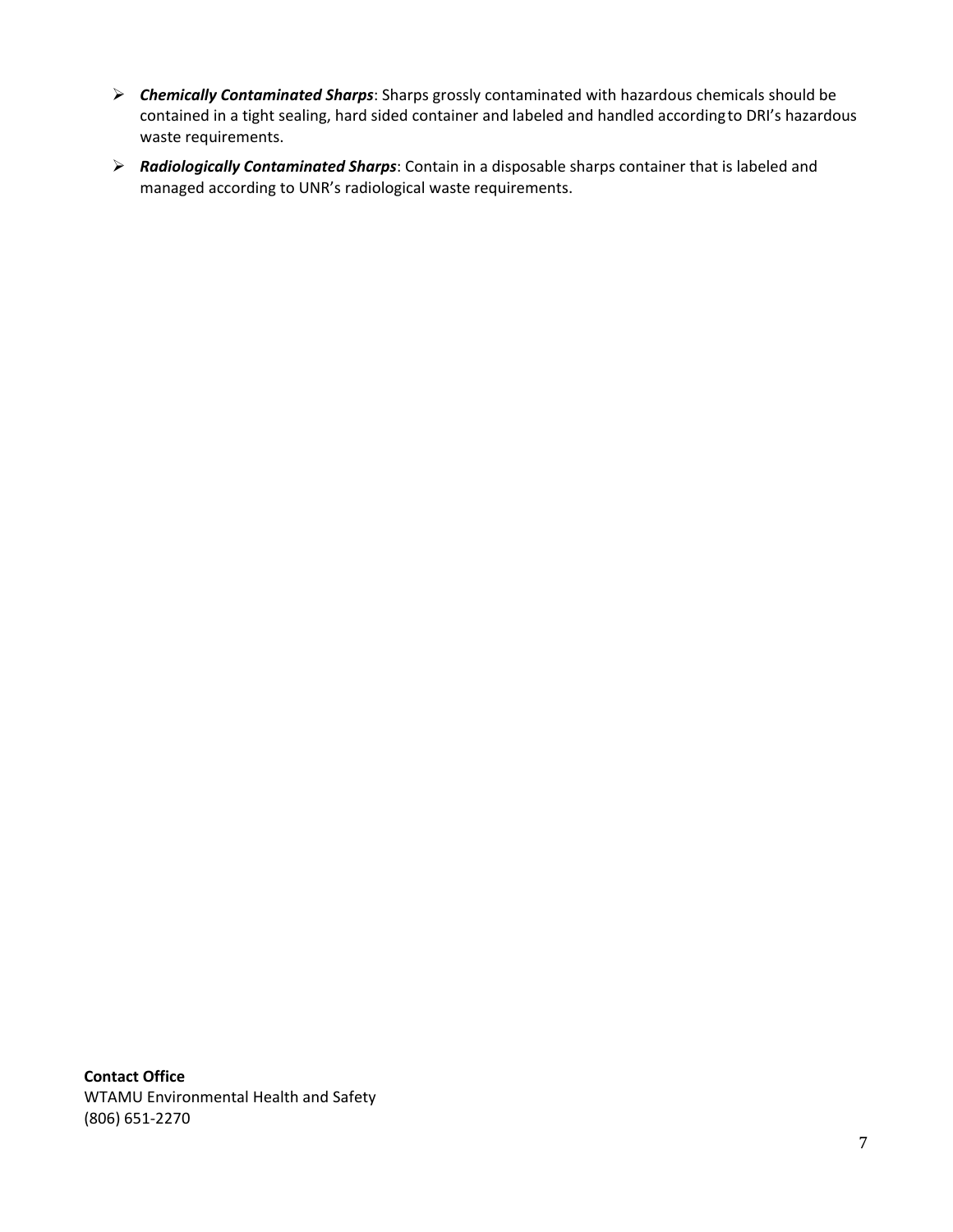**Appendix A**

# <span id="page-7-0"></span>West Texas A&M University<br>FMIC RESEARCH ENVIRONMENTAL HEALTH AND SA ACADEMIC RESEARCH ENVIRONMENTAL HEALTH AND SAFETY **EHS PERIODIC AUTOCLAVE QUALITY CONTROL PROGRAM**

<span id="page-7-1"></span>Sterilizer Test Data

| Email notification required: ar-ehs@wtamu.edu                                                                                                                                                                                  |                                                |  |  |  |  |  |  |  |
|--------------------------------------------------------------------------------------------------------------------------------------------------------------------------------------------------------------------------------|------------------------------------------------|--|--|--|--|--|--|--|
| Please fill in all information requested for complete and accurate results.                                                                                                                                                    |                                                |  |  |  |  |  |  |  |
| Principle Investigator Name: Manual Annual Annual Annual Annual Annual Annual Annual Annual Annual Annual Annu                                                                                                                 |                                                |  |  |  |  |  |  |  |
|                                                                                                                                                                                                                                |                                                |  |  |  |  |  |  |  |
|                                                                                                                                                                                                                                |                                                |  |  |  |  |  |  |  |
| Operator Name (in capitals): Note that the set of the set of the set of the set of the set of the set of the set of the set of the set of the set of the set of the set of the set of the set of the set of the set of the set |                                                |  |  |  |  |  |  |  |
|                                                                                                                                                                                                                                |                                                |  |  |  |  |  |  |  |
|                                                                                                                                                                                                                                | Stericon Vial ID: Stericon Vial ID:            |  |  |  |  |  |  |  |
|                                                                                                                                                                                                                                |                                                |  |  |  |  |  |  |  |
|                                                                                                                                                                                                                                | Asset Tag Number:<br><u> asset Tag Number:</u> |  |  |  |  |  |  |  |
|                                                                                                                                                                                                                                | Serial Number: 1988                            |  |  |  |  |  |  |  |
|                                                                                                                                                                                                                                | Exposure time: ________________________minutes |  |  |  |  |  |  |  |
| Pressure Reading: The Contract of the Contract of the Contract of the Contract of the Contract of the Contract of the Contract of the Contract of the Contract of the Contract of the Contract of the Contract of the Contract |                                                |  |  |  |  |  |  |  |
| AR-EHS OFFICE USE ONLY:                                                                                                                                                                                                        |                                                |  |  |  |  |  |  |  |
| Date Received: National Contract of the Contract of the Contract of the Contract of the Contract of the Contract of the Contract of the Contract of the Contract of the Contract of the Contract of the Contract of the Contra |                                                |  |  |  |  |  |  |  |
| Positive $\Box$<br>Negative (No Growth) $\Box$<br><b>Test Results:</b>                                                                                                                                                         |                                                |  |  |  |  |  |  |  |
| Evaluated by:                                                                                                                                                                                                                  | Date:                                          |  |  |  |  |  |  |  |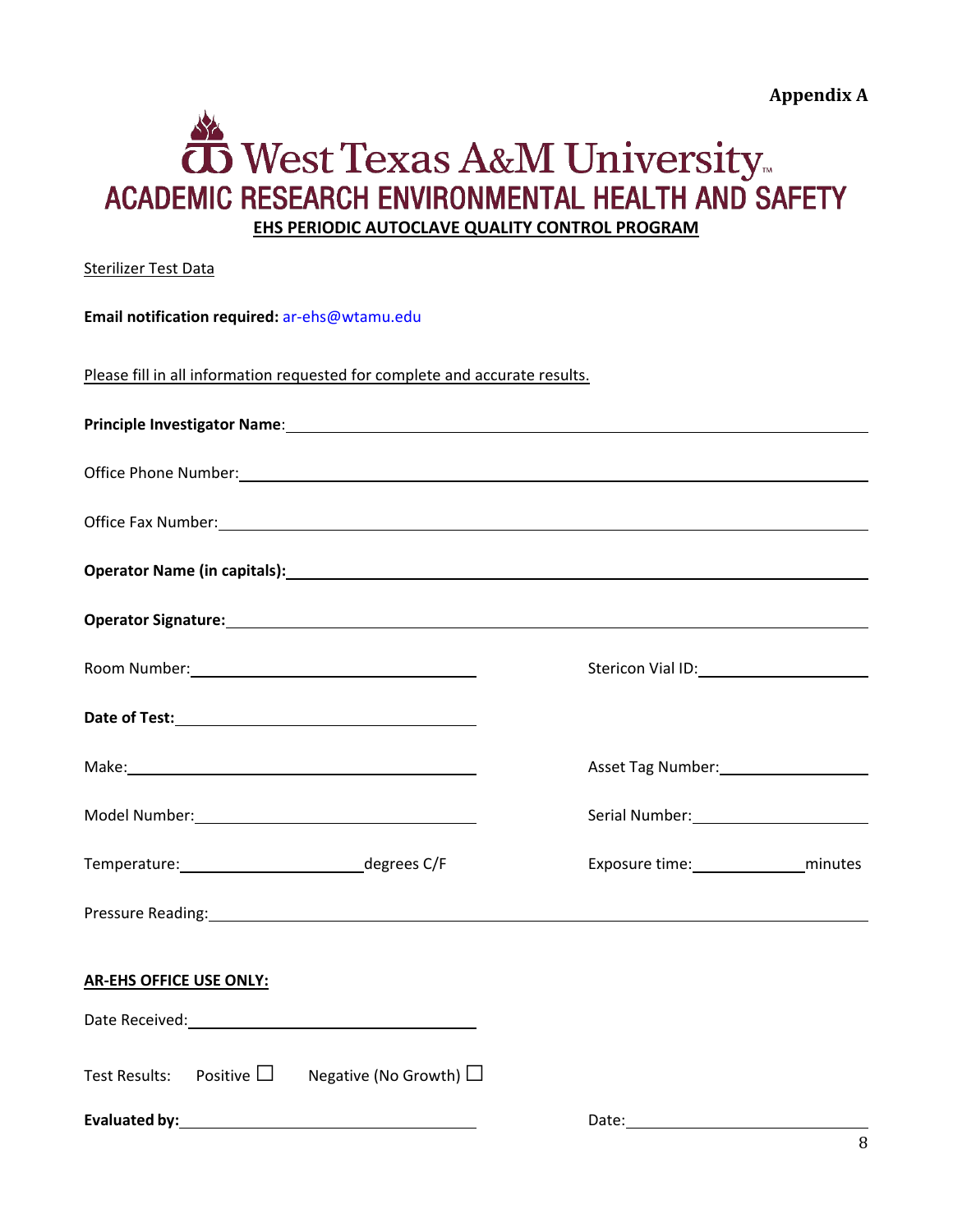**Appendix B**

## **BIOLOGICAL WASTE RECORD**

## <span id="page-8-1"></span><span id="page-8-0"></span>**Steam disinfection/autoclave record:**

Autoclave Location: 1980 1990 1990 1990 1991 1991 1991 1992 1994 1994 1996 1997 1998 1998 1999 1998 1999 1999 1

PI/Lab Manager/Supervisor:

| <b>DATE</b> | <b>QUANTITY</b><br>(by weight $-$<br>lbs/kgs) | <b>TIME</b><br>(AM/PM) | <b>PRESSURE(psi)</b> | <b>TEMPERATURE(minutes)</b> | <b>LOAD WASTE</b><br><b>DESCRIPTION</b> | <b>OPERATOR</b><br><b>SIGNATURE</b><br>(Print name<br>and sign) |
|-------------|-----------------------------------------------|------------------------|----------------------|-----------------------------|-----------------------------------------|-----------------------------------------------------------------|
|             |                                               |                        |                      |                             |                                         |                                                                 |
|             |                                               |                        |                      |                             |                                         |                                                                 |
|             |                                               |                        |                      |                             |                                         |                                                                 |
|             |                                               |                        |                      |                             |                                         |                                                                 |
|             |                                               |                        |                      |                             |                                         |                                                                 |
|             |                                               |                        |                      |                             |                                         |                                                                 |
|             |                                               |                        |                      |                             |                                         |                                                                 |
|             |                                               |                        |                      |                             |                                         |                                                                 |
|             |                                               |                        |                      |                             |                                         |                                                                 |
|             |                                               |                        |                      |                             |                                         |                                                                 |
|             |                                               |                        |                      |                             |                                         |                                                                 |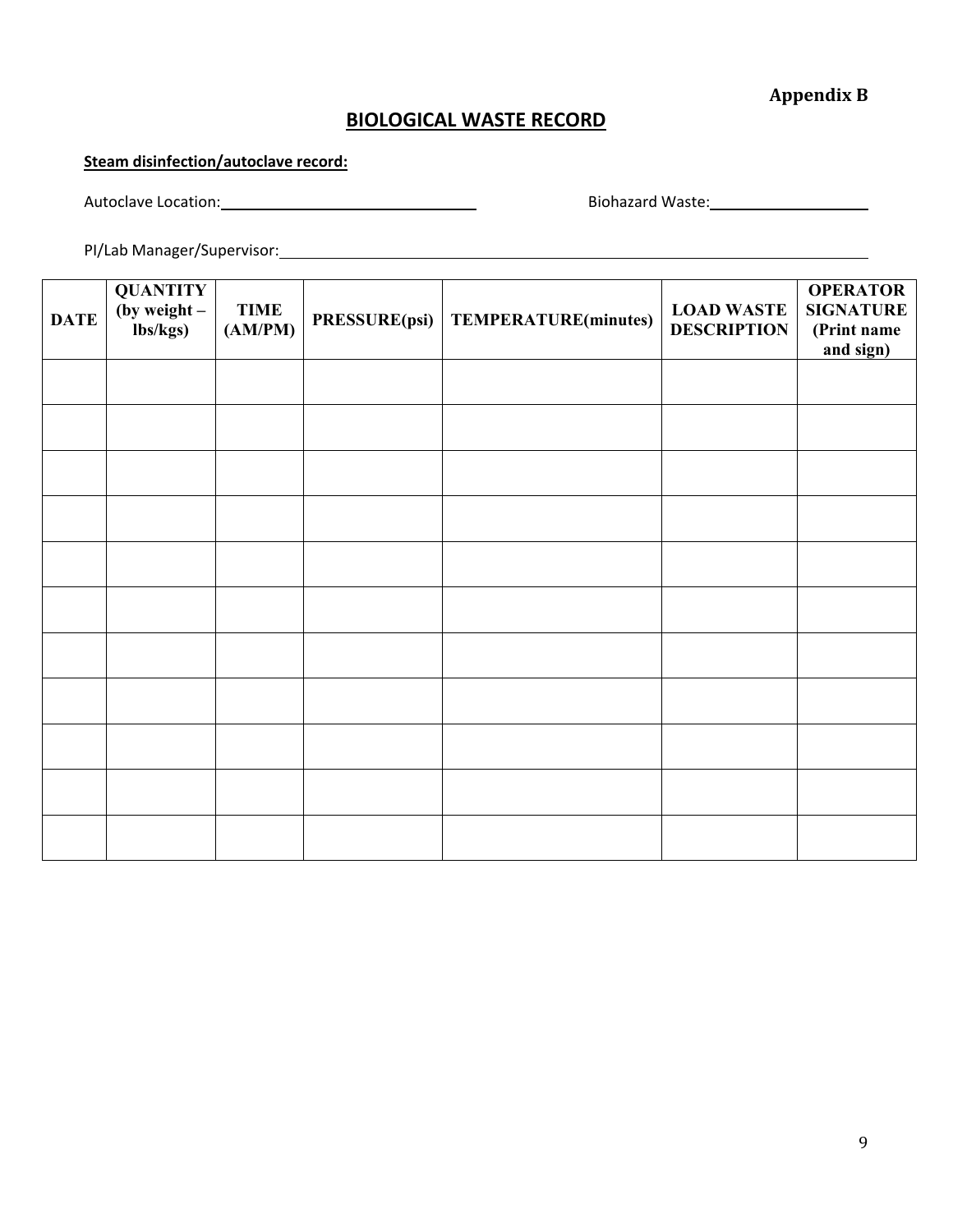# <span id="page-9-1"></span><span id="page-9-0"></span>**USER MANUAL: STERIKON® PLUS BIOINDICATOR AUTOCLAVING CONTROL**

#### **For professional use only:**

#### **Application**

Using the Merck Sterikon® plus Bioindicator System it is possible to check the efficiency of autoclaving cycle for 15 minutes at 121°C (250°F). Furthermore, it is possible to control the sterilization success of any kind of autoclave-loading after autoclaving.

*For example*: Pharmaceuticals, especially drugs in ampoule form, canned food, culture media, etc.

In the USP and EP, the use of a bioindicator for the autoclave control of pharmaceutical products is recommended.

#### **Principle**

The Sterikon® plus Bioindicator consists of an ampoule that contains a nutrient broth, sugar, a pH indicator, and spores of a non-pathogenic organism, Geobacillus stearothermophilus ATCC 7953 (sporulation optimized). The thermal resistance is such that the spores are completely killed after 15 minutes when heated in compressed steam at a temperature of 121 ± 0.5°C (245kPa). At lower temperatures or lower exposure times a small number of spores can survive and are capable of growing.

The ampoules are placed into the autoclave along with the batch to be autoclaved. After autoclaving, the success of the sterilization process is checked by incubation of the ampoules: No growth of Geobacillus stearothermophilus indicates adequate sterilization, whereas growth shows inadequate sterilization.

### **Evaluation**

If sterilization is adequate, the Geobacillus stearothermophilus spores are killed off. The contents of the ampoule remain a clear red-violet color.

If sterilization is inadequate, some spores of Geobacillus stearothermophilus survive. The contents of the ampules then usually turn yellow-orange within 24 hours due to the formation of acid as a result of sugar fermentation and also become turbid due to microbial growth. In cases in which the spores are partially damaged, the reaction may be delayed. The contents of the control ampoule also turn yellow-orange and become slightly turbid.

#### **Stability**

When stored at the prescribed temperature (+2 to +8 °C) in the refrigerator, the bioindicator is stable at least up to the expiry date printed on the pack.